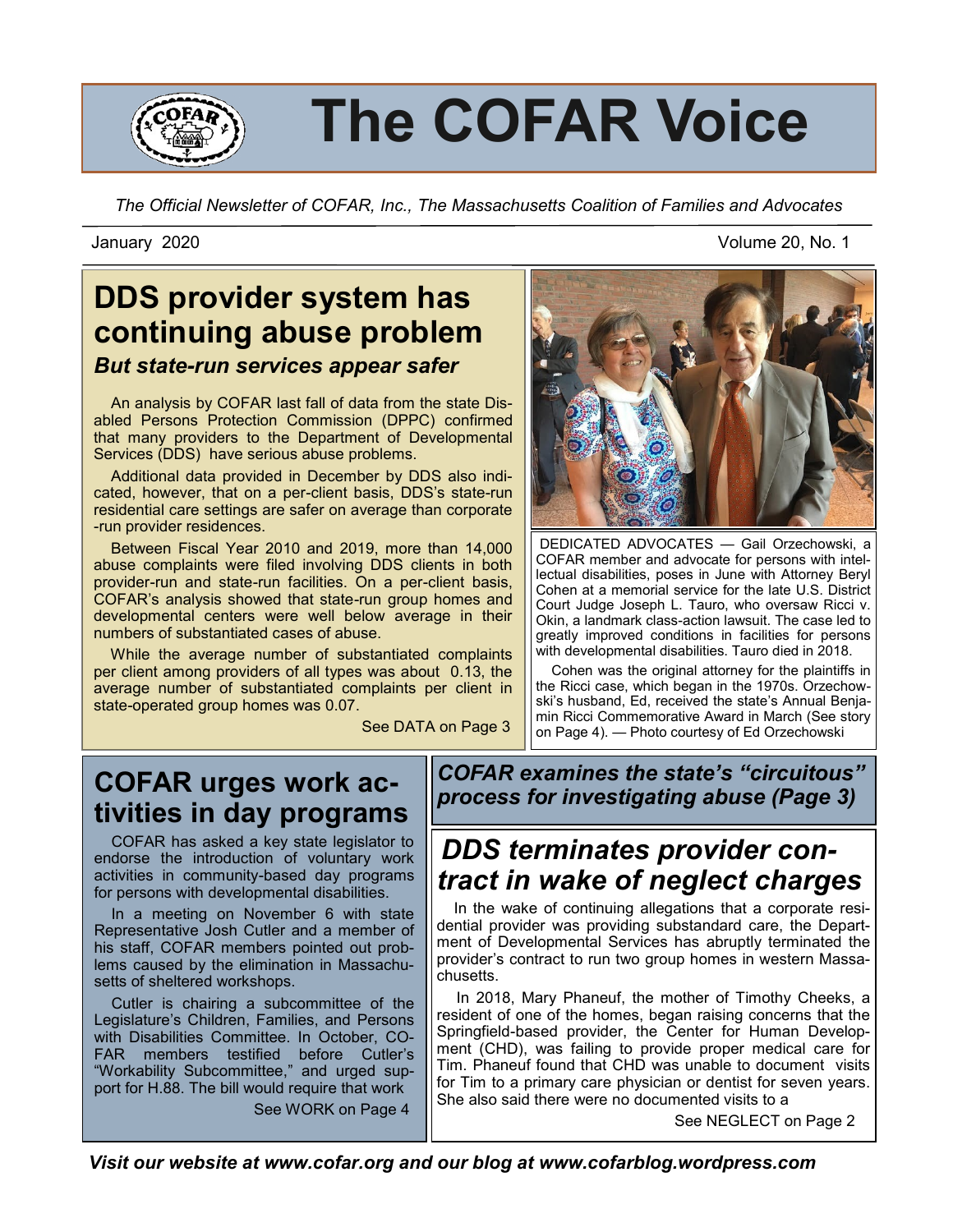## *Mother pushes for medical training bill*

 COFAR is supporting proposed legislation that would help ensure that caretakers of persons with developmental disabilities are properly trained in using medical equipment.

 The bill, S.73, was proposed by Maureen Shea whose developmentally disabled son, Tommy, died after a visit to a hospital. Tommy, who was 33, was subject to epileptic seizures while asleep. His bedroom in his staffed apartment was equipped with an audio and visual monitor that could alert the staff to make sure during a seizure that Tommy didn't roll over face-down — a position that can prevent breathing.

 Tommy had just returned on June 7, 2017, from a two-week stay in a hospital to his apartment. The following day, he was found dead, face-down on his bed. The batteries in the monitor were later found to be dead.

 [S.73](https://malegislature.gov/Bills/191/SD1176) specifies that when a disabled individual is discharged from a hospital to a residential group home, a licensed medical professional from the group home must review and acknowledge the full requirements of the hospital discharge plan with respect to life support equipment. The medical professional must then advise the group home staff about those requirements.

 In June, the bill was reported out favorably by the Children, Families, and Persons with Disabilities Committee and was referred to the Committee on Health Care Financing. As of the end of December, the bill remained in that latter committee.

#### *Provider funding hike did not help workers*

 The state auditor reported in May that a major boost in state funding in recent years resulted in surplus revenues for human services providers in Massachusetts, but that those additional revenues resulted only in minimal increases in wages for direct-care workers.

 While surplus revenues were raised by almost 237% between Fiscal 2010 and 2017, the state auditor found, the average hourly rates paid direct-care workers increased by only 24% in total, to \$14.76.

#### **DDS terminates provider contract**

NEGLECT, continued from Page 1

cardiologist for six years despite Tim's having been born with a congenital heart defect.

 In late December, Phaneuf said she was informed by DDS that the department had terminated CHD's contract to operate Tim's residence in East Longmeadow, and that he and the other residents would have to move to another home operated by a different provider in January. As of the end of December, DDS had not responded to a request by COFAR for comment on CHD's contract status.

 In December, Phaneuf forwarded to COFAR a summary document from DDS concerning investigations of CHD by its licensure office and its financial investigation unit.

 The investigations were undertaken in the wake of blog posts by COFAR in July and August and coverage of the case by *The Springfield Republican.* The DDS summary document appeared to debunk previous statements by CHD that the problems Phaneuf cited were largely the result of mismanagement by a single staff member – a former house manger of Tim's group home.

 The summary of the review by the DDS Bureau of Program Integrity, which appeared to date from September, specifically stated that "while some of the issues (raised by Phaneuf) can be attributed to the former house manager, the lack of oversight and control procedures are indicators of potential systemic issues across CHD homes." In addition, the DDS document stated that while there was no direct evidence of fraud by CHD, the agency must provide complete restitution of the personal funds "for which they cannot provide validation of appropriate expenditure."

 After COFAR first contacted CHD about the matter in July, James Goodwin, the provider's CEO and president acknowledged "failures to follow protocols," among other problems and said the organization was taking a range of corrective actions.

 Goodwin issued a statement to COFAR in August listing a number of corrective actions that he said CHD has taken since January, including cataloging all medical visits in a database, requiring more rigorous supervision of program leaders, and developing a system to automatically inform family members and guardians of medical appointments and their outcomes.

 Despite those corrective policies, Phaneuf said that in September, she noticed Tim had gained a considerable amount of weight in a short period. She said she met with Tim's primary care doctor on September 10th and learned only then that in late July, Tim had been found to have gained 20 pounds and that medical lab tests had been ordered. The lab tests showed Tim was prediabetic and had hypothyroidism, and that he needed to be placed on a lowcarbohydrate diet with daily exercise immediately.

 Phaneuf said CHD subsequently failed to provide her with a proposed food or exercise plan. And at Tim's Individual Support Plan (ISP) meeting in October, Phaneuf said she was informed that as of that date, no trainings had been scheduled for the staff regarding a low-carb diet or exercise plan for Tim. In a follow-up statement issued on January 3, Ben Craft, CHD vice president of community engagement, stated that the provider was "fully engaged in comprehensive changes in policy and operations to return and sustain the quality of our DDS services to the high standards that we have upheld across our organization for nearly fifty years."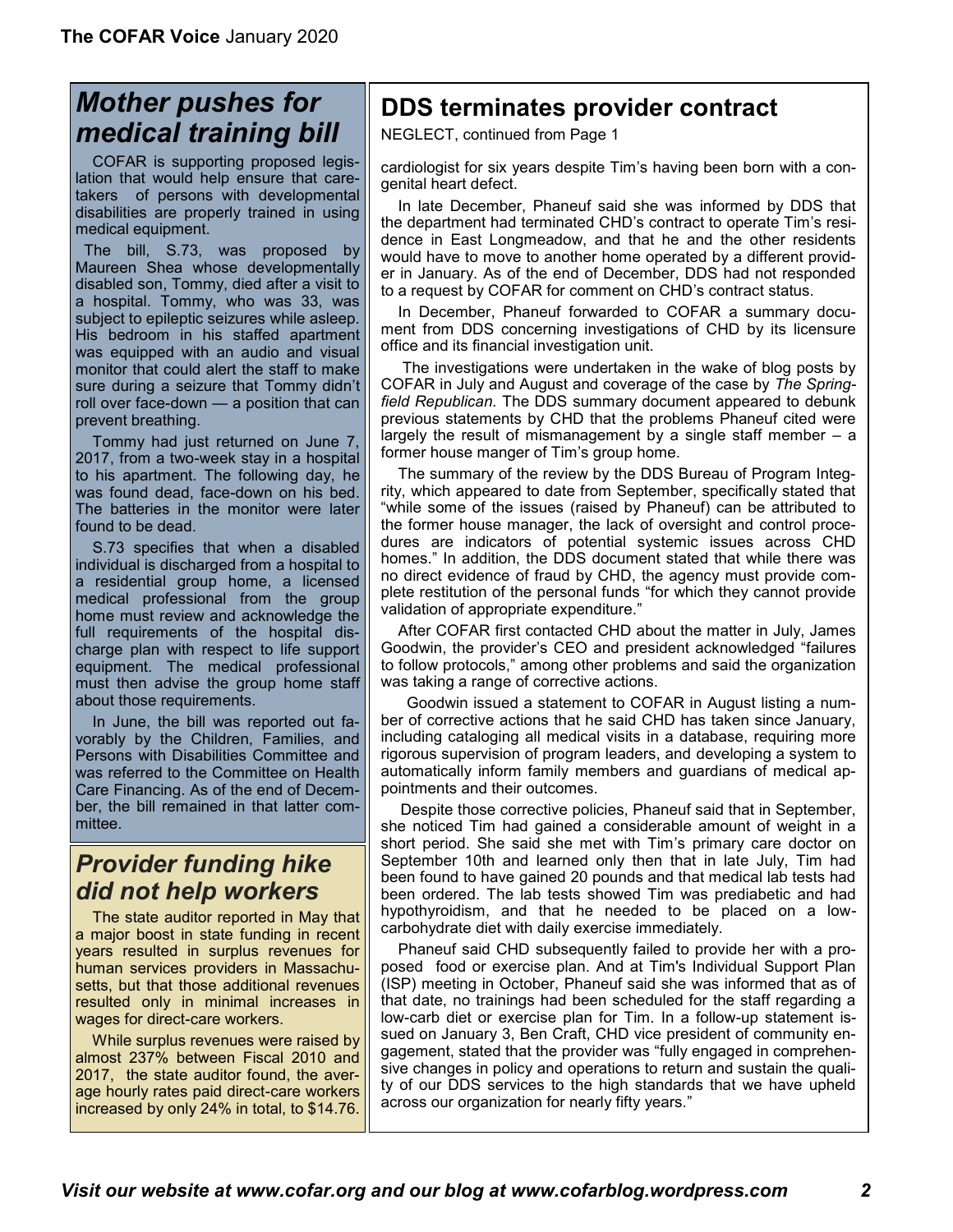#### **Abuse, ongoing problem for providers**

DATA, continued from Page 1

 The Wrentham Developmental Center had a rate of 0.0037 substantiated complaints per client, while the Hogan Regional Center had a rate of 0.0074 substantiated complaints per client.

 COFAR has forwarded its findings to staff in several agencies with which COFAR met last year, including the offices of the state attorney general, inspector general, and the state auditor. COFAR also contacted the chairs of the Legislature's Children, Families, and Persons with Disabilities Committee regarding the findings.

#### **COFAR survey of abuse data**

 COFAR examined data from DPPC concerning 79 residential providers, 75 for which DDS subsequently provided data on the number of clients served.

 The data from both agencies show that the total network of state-operated group homes, with 1,118 clients, had more abuse allegations in total than other individual providers between Fiscal 2010 and 2019. But that would normally be expected given the state-operated network is nearly three times larger than the largest single corporate provider, Seven Hills, with 397 clients.

 The DPPC data showed a total of 2,045 abuse complaints had been filed during the 10-year period involving the state-operated homes, which was nearly three times higher than for Vinfen, the individual provider with the next largest number of complaints — 758.

 But when ranked by total number of substantiated abuse allegations *per client* after investigations either by DPPC or DDS, the state-operated group home network fell to 48th on the list. When ranked by the number of allegations per client referred to district attorneys for criminal investigation, the DDS state-operated group home system fell even further, to a ranking of 50 out of the 75 providers.

 Also, the Wrentham and Hogan developmental centers were at or near the bottom of the list of total providers in every abuse measure. In Fiscal 2018, both developmental centers still had well above the average number of clients or residents, among all providers. Wrentham and Hogan are the state's only two remaining developmental centers that meet federal standards for Intermediate Care Facility (ICF) services.

 COFAR maintains that this type of provider-based data should be made easily available and accessible online by DDS and DPPC. COFAR has continued to urge the Legislature's Children and Families Committee to approve a bill ([H.93\)](https://malegislature.gov/Bills/191/H93), which would require DDS to post online information about provider-based abuse data and performance (See story on Page 5). COFAR also maintains that this data underscores the need for staterun residential care for persons with intellectual and developmental disabilities.

## *Abuse allegation referral problem goes in circles*

 When it comes to investigating allegations of abuse of persons with developmental disabilities in Massachusetts, the process is frustratingly circular in a majority of the cases, COFAR has found.

 Based on a review of responses last year from three state agencies to Public Records Law requests, COFAR found that in an apparent majority of the cases, the referral and investigation process starts and ends with the Department of Developmental Services (DDS).

 DDS is required by state regulations to report all abuse allegations to the Disabled Persons Protection Commission (DPPC), the state's only independent agency for investigating abuse of disabled adults.

 But DPPC lacks jurisdiction to investigate financial abuse and other cases that don't result in serious injury, according to the agency's assistant general counsel, so it refers those cases back to DDS to investigate. DPPC also lacks resources to investigate a majority of the cases for which it does have jurisdiction, and refers those cases back to DDS as well, COFAR found.

In addition, DPPC lacks jurisdiction to investigate abuse of the elderly, so it refers allegations of all types of abuse involving persons over the age of 59 to the Executive Office of Elder Affairs (EOEA). But EOEA then also refers those same allegations back to DDS to investigate if they involve persons living in DDS facilities, according to EOEA officials and to a 25-year-old memo received by COFAR from EOEA.

 In the May 6, 1994 memo, then Secretary of Elder Affairs Franklin Olivierre said his agency and DPPC recognized "that this system is circuitous," but that attempts to change the process through legislation had not been successful in the previous two years.

 A bill filed by DPPC at that time would have allowed the DPPC to investigate all reports of abuse of persons in DDS and Department of Mental Health facilities. That bill never passed, and the circuitous referral process continues to exist to this day.

#### **No centralized record keeping or tracking**

 It was not easy to track the circularity of the abuse referral and investigation process because there appears to be no central record keeping or tracking system for abuse complaints and investigations, whether financial or other forms of abuse. COFAR found that among DDS, DPPC and EOEA, each agency keeps some of the records regarding the abuse investigation process, but no single agency appears to have them all.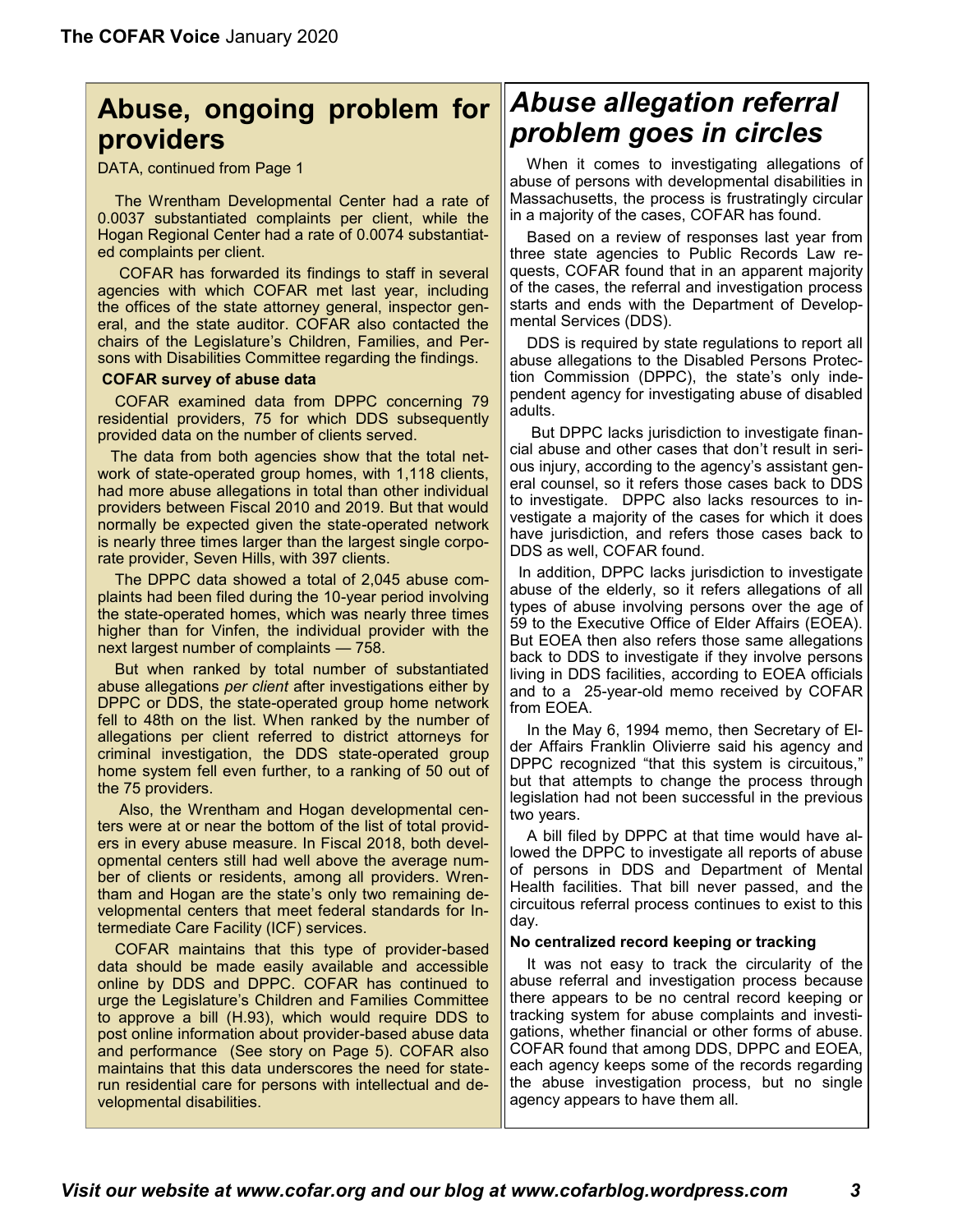#### **COFAR urges work activities in day sites**

WORK, continued from Page 1

activities be provided in community-based day programs to all clients who want that choice.

 In the November meeting with Cutler, COFAR members noted that there are some persons who do not have the capability to succeed in the mainstream workforce, and that there is a shortage of jobs in the workforce even for those who are capable of doing them.

 In 2014, the administration of then Governor Deval Patrick began closing sheltered workshops for persons with developmental disabilities throughout the state. The workshops were settings in which DDS clients did small assembly jobs and other piecework activities provided by area businesses. The participants usually received a nominal wage.

 Many family members and guardians strongly supported the workshops; but the Patrick and then Baker administrations held to an ideology that the workshops "segregated" the participants from nondisabled workers, and that the participants would all be better off in mainstream, "integrated" job settings. However, as of 2018, it was clear that the promise of the replacement of sheltered workshops in Massachusetts with mainstream integrated employment [was not be](https://cofarblog.wordpress.com/2018/08/16/confusion-reigns-over-employment-of-the-developmentally-disabled-in-massachusetts/)[ing realized.](https://cofarblog.wordpress.com/2018/08/16/confusion-reigns-over-employment-of-the-developmentally-disabled-in-massachusetts/) An unknown number of former sheltered workshop participants were being left without work of any kind in their DDS-funded day programs.

 It was unclear whether Cutler's subcommittee will ultimately support H. 88 and the continued payment of nominal or subminimum wages to DDS clients in order to enable them to get work opportunities either in mainstream or DDS settings.

 Among the COFAR members who met with Cutler in November was Patty Garrity, whose brother Mark has largely been left without work opportunities since his sheltered workshop program was terminated. Garrity maintained that Mark and many of his peers are not minimum wage candidates. "There is still a huge void in Mark's day and it is not going well," Garrity wrote in an email to COFAR. "It's going on four years now that I have been waiting for them to improve upon this and it is not happening. Mark is happy to be with his peers, but all he is doing is shredding paper and he is bored."

#### *COFAR urges Warren, Markey to oppose DIA*

COFAR contacted the offices of U.S. Senator Elizabeth Warren and Ed Markey in May and June to urge them to reconsider their support for the federal Disability Integration Act of 2019 [\(HR.555](https://www.congress.gov/bill/116th-congress/house-bill/555) and [S.117\).](https://www.congress.gov/bill/116th-congress/senate-bill/117) The bill would threaten the Wrentham Developmental and Hogan Regional centers, the state's only two remaining residential facilities that meet federal Intermediate Care Facility standards. The bill calls explicitly for the "transition of individuals with **all types of disabilities at all ages** out of institutions." But the bill states that a facility is community-based only if it has four or fewer residents.

#### *Ed Orzechowski receives Ricci honor*

 Ed Orzechowski, a former COFAR vice president, accepted the 2019 Dr. Benjamin Ricci Commemorative Award in March 2019, and called for the establishment of a "lasting memorial" at the former Belchertown State School.

 The annual Ricci award celebration recognizes the accomplishments of individuals served by the Department of Developmental Services, and the dedication of caregivers and advocates.

 Orzechowski authored "You'[ll Like](https://levellerspress.com/product/youll-like-it-here/)  [it Here,](https://levellerspress.com/product/youll-like-it-here/)" a gripping book published in 2016 about the life of Donald Vitkus, a one-time resident of the former Belchertown State School.

 Orzechowski's book [chronicled](https://cofarblog.wordpress.com/2016/10/27/a-gritty-new-book-on-a-survivor-of-belchertown-state-school/)  Vitkus'[s childhood in the 1950s at](https://cofarblog.wordpress.com/2016/10/27/a-gritty-new-book-on-a-survivor-of-belchertown-state-school/)  [Belchertown,](https://cofarblog.wordpress.com/2016/10/27/a-gritty-new-book-on-a-survivor-of-belchertown-state-school/) which was then notorious for its inhumane and unsanitary conditions. The book also described Vitkus's battle throughout the rest of his life to come to terms with his past at Belchertown.

 Vitkus, who died in January 2018, received the Ricci award posthumously that year.

 In calling for the establishment of a "lasting memorial" at the former state school, Orzechowski proposed the establishment of a museum on the grounds, and a memorial, a place for archives, and photos and exhibits.

 In addition to serving for many years on COFAR's Board, Orzechowski was president of the Advocacy Network, a former advocacy organization for the developmentally disabled in western Massachusetts. The Ricci award is named for Ben Ricci, the original plaintiff in the landmark federal class action lawsuit, Ricci v. Okin, which brought about upgrades in care at Belchertown and other Massachusetts facilities.

## *Please Contribute!*

 Through our newsletter and our blog posts, we provide information you won't find anywhere else about the care of persons with developmental disabilities in Massachusetts. We also advocate for your loved ones every day. Please contribute to us keep us going. See our back page for details.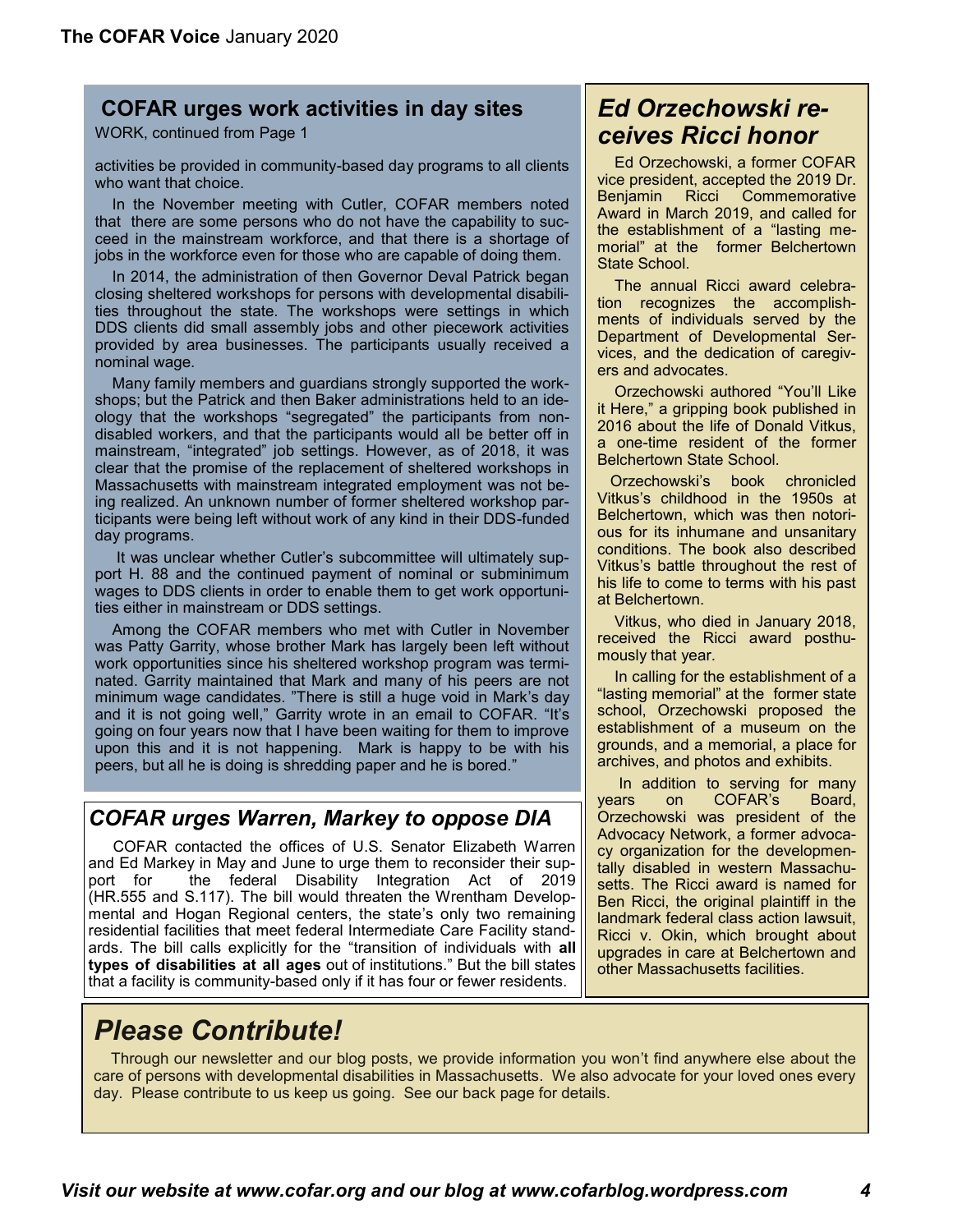# *COFAR testifies on guardianship bills*

 COFAR members gave testimony before legislative committees on Beacon Hill in June and September on two bills that could significantly change the guardianship system in Massachusetts involving persons with developmental disabilities.

 In one case, COFAR called for safeguards in a bill (H.172) that would potentially restrict guardianship by introducing Supported Decision Making (SDM). Under SDM, individual guardians are replaced by teams or "network supporters" who enter into written agreements with disabled individuals to help them make decisions about their care, finances, living arrangements and other areas.

 In June, COFAR members testified before the Children, Families, and Persons with Disabilities Committee that SDM can hold promise for some high-functioning individuals, and that the organization would support its adoption with adequate safeguards, particularly safeguards against the potential marginalization of family members.

 In particular, the bill, as currently written, skirts the question whether everyone is really capable of making their own decisions in those very important areas. COFAR also suggested the insertion of language in the bill that would exclude persons with intellectual disabilities from participating in SDM arrangements. COFAR contends that because intellectual disability involves "significantly subaverage intellectual functioning" and "significant limitations in adaptive functioning," a person with such a disability has an inherent need for a guardian. COFAR also suggested language prohibiting employees of providers of services to individuals from participating in SDM arrangements involving those individuals.

#### **Parental rights bill**

In September, COFAR members testified in favor of H.1415, a bill that would require probate court judges to presume that parents of persons with developmental disabilities would be suitable guardians for them.

## **COFAR pushes for transparency in abuse investigations**

COFAR has urged state lawmakers to enact legislation (H.93) that would increase transparency regarding abuse and performance records of providers to the Department of Developmental Services (DDS).

 As part of a transparency effort, COFAR has pushed for the elimination of a provision in a separate piece of legislation in the current legislative session (H.117, Section 17) that would declare that investigative records of the Disabled Persons Protection Commission (DPPC) are not public records.

 COFAR has continued to ask the state Legislature's Children. Families, and Persons with Disabilities Committee [to approve H.93,](https://cofarblog.wordpress.com/2019/09/19/nearly-inaccessible-dppc-data-illustrates-widely-varying-abuse-problem-among-group-home-providers/)  a bill that would require DDS to post easily understandable, comparative information on its website about abuse and neglect and provider performance. As of December, the committee had yet to act on the bill.

 The DPPC bill, meanwhile, contains a provision that would draw an ever-tighter cloak of secrecy around investigative reports on abuse and neglect of persons with disabilities in Massachusetts. That bill, [H.117,](https://malegislature.gov/Bills/Search?SearchTerms=H.117) appears to have gone relatively unnoticed on Beacon Hill and by the media. Overall, H.117 proposes a number of seemingly innocuous changes to the DPPC's [enabling statute](https://malegislature.gov/Laws/GeneralLaws/PartI/TitleII/Chapter19C/Section3) such as replacing the term "disabled person," with "person with a disability." That latter term avoids the stigma associated with describing an individual totally in terms of their disability.

 However, Section 17 of the bill would effectively exempt all investigative reports and records of DPPC from public disclosure. The section would add language to the DPPC's enabling statute stating that the agency's records containing confidential or personal data "**shall not be public records.**" (our emphasis)

 In April, COFAR members testified before the Children and Families Committee, noting that the proposed language in Section 17 is not needed to protect the personal privacy of victims of abuse and neglect or others involved in those investigations. The DPPC's enabling statute currently states that the DPPC should disclose "as little personally identifiable information as possible." That language gives the DPPC the discretion to protect the privacy of all parties involved.

 The presumption of the state's Public Records law is that all state governmental records are public documents unless they are explicitly exempted from disclosure by statute, or they fall under an exemption to the Public Records law itself.

#### **Mainstream media does not respond to COFAR's concerns**

In March and April, COFAR contacted editors of mainstream media outlets throughout Massachusetts, including *The Boston Globe*, expressing concerns about Section 17 of the DPPC bill.

 The New England First Amendment Coalition [published COFAR](http://nefac.org/mass-bill-filed-to-expand-secrecy-of-investigative-records-on-abuse-of-the-disabled/)'s [email to mainstream media outlets](http://nefac.org/mass-bill-filed-to-expand-secrecy-of-investigative-records-on-abuse-of-the-disabled/) on its blogsite on April 8 (see [http://nefac.org/mass](http://nefac.org/mass-bill-filed-to-expand-secrecy-of-investigative-records-on-abuse-of-the-disabled/)-bill-filed-to-expand-secrecy-of-investigativerecords-on-abuse-of-the-[disabled/](http://nefac.org/mass-bill-filed-to-expand-secrecy-of-investigative-records-on-abuse-of-the-disabled/) ). But there was little or no response from actual media outlets. *The Boston Globe* in the past has taken strong stances in favor of the public disclosure of state records. In 2015, the paper organized [coordinated editorials](https://www.bostonglobe.com/opinion/editorials/2015/03/13/with-mass-public-records-law-tatters-time-for-reform/bxvKeY9koA6himuTqBUJ5O/story.html) among several media outlets criticizing the state's Public Records supervisor for rulings allowing the withholding of records from public disclosure by state agencies.